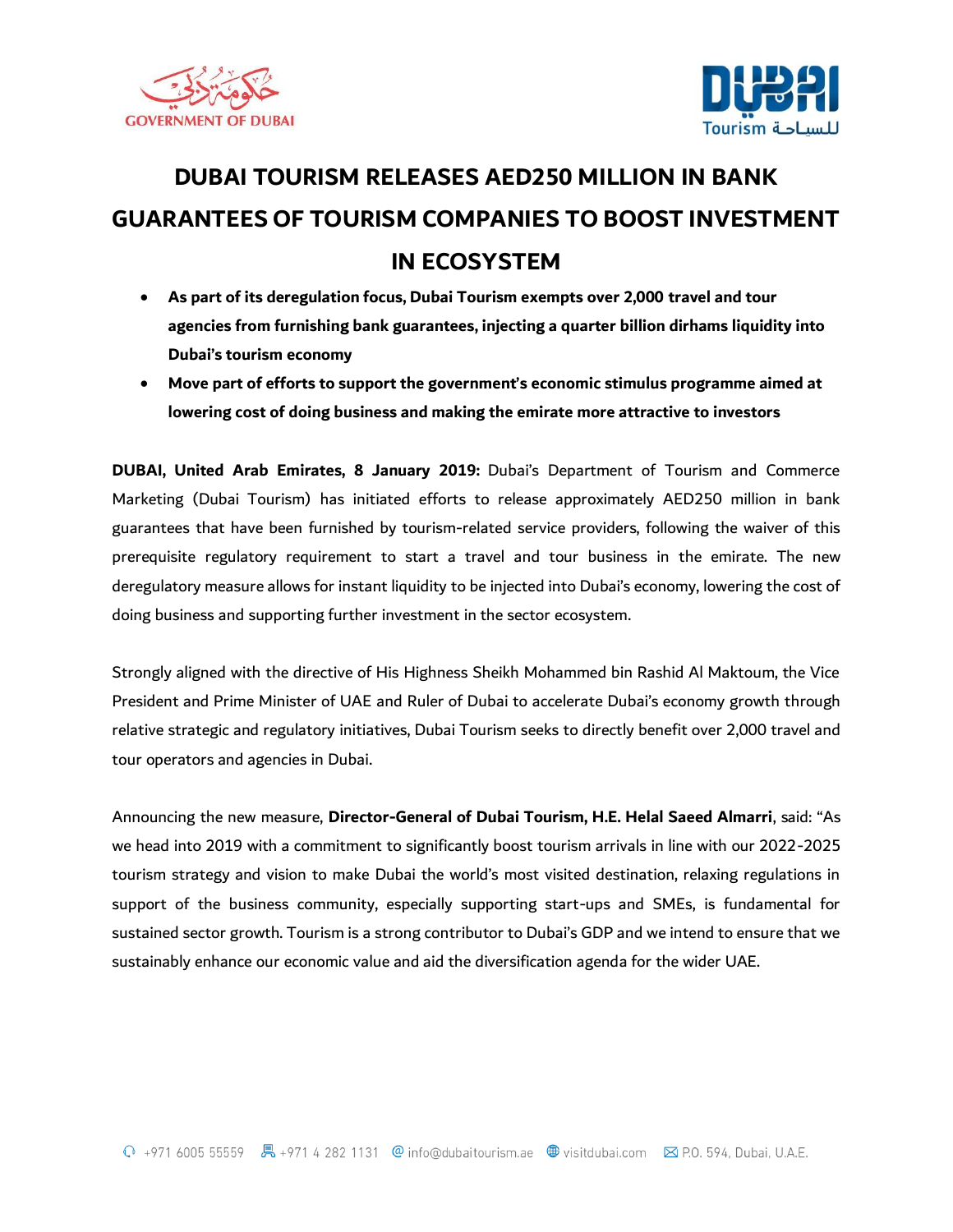





"As such, this deregulatory measure that has been delivered with the support of the Department of Economic Development (DED), complements many of our other initiatives to provide much-needed impetus to the industry, based on the landmark economic stimulus initiative launched by the visionary leadership of Dubai earlier this year to make it easier to operate and grow a business in Dubai. Releasing of the bank guarantees generates an immediate cash injection of nearly a quarter billion dirhams for travel and tourism-related service providers to invest back into their businesses and truly drive future growth, in addition to being a very positive signal for prospect investors and new ventures to launch tourism projects by taking advantage of the quick and hassle-free processes in place."